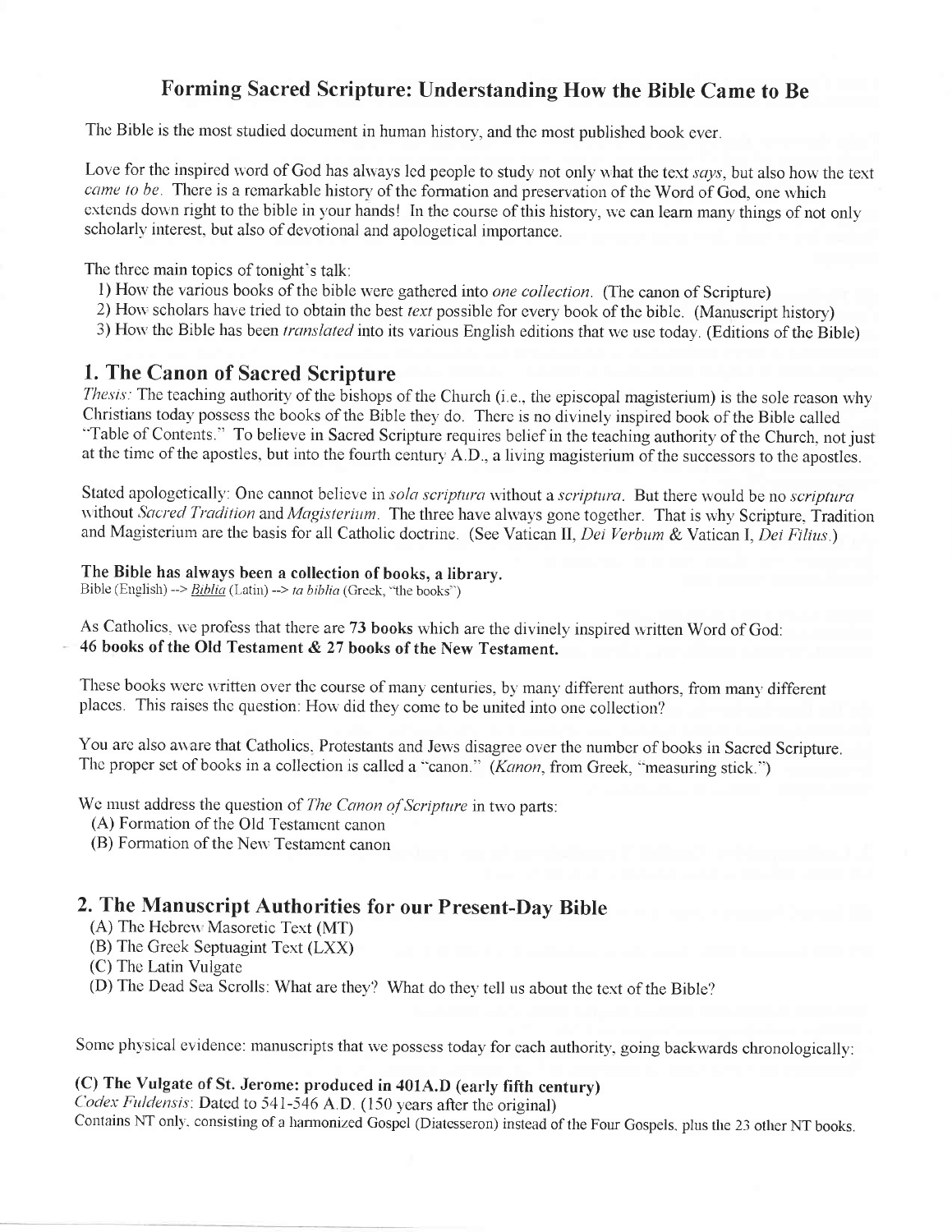Codex Claromontanus V: Dated to fifth century A.D. (within 100 years of the original) Contains NT only, with a pre-Vulgate Latin Gospel of Matthew, the remaining 26 books according to the Vulgate.

Codex Amiatinus: Dated to early 8th century A.D.: 300 years after the original. Nearly complete OT and NT: missing only Baruch. Elaborated illustrated and in amazing condition. 19" x 13" x 7" thick. 75lbs. in weight, and required a herd of 2,000 cattle to make the vellum required!

We have many other manuscripts from the 8th, 9th and 10th centuries A.D. So our present-day evidence for the Vulgate text is much closer to the original than LXX or MT. but the Vulgate is a translation. not the original language.

### (B) The Septuagint (LXX): produced from mid-third century BC to mid-second century BC

Codex Sinaiticus: Dated 325-360 AD (approx. 600 years after the original)

Available online! www.codexsinaiticus.org

Contains most of the OT (some portions of the manuscript have decayed) and a complete NT. May have been one of the fifty exemplar copies of Scripture commissioned by Emperor Constantine to be a "standard edition" throughout Christendom.

Codex Vaticanus: Dated fourth century A.D. (approx. 600 years after the original) Nearly complete OT: lacks only Maccabees. NT from Matthew to Hebrews 9 (missing 1-2 Timothy, Titus, Philemon, & Rev.)

Codex Alexandrinus: Dated early fifth century A.D. (approx. 700 years after the original) Nearly complete OT and NT.

#### (A) The Hebrew Masoretic Text (MT): no "original production date"

Leningrad Codex: Dated 1008 A.D.: eleventh century! Oldest Cornplete Hebreu' Biblc.

Aleppo Codex: Dated mid-tenth century.

Available online! www.aleppocodex.org

Previously the oldest complete Hebrew Bible until portions were destroyed during the Aleppo Pogrom of 1947.

#### (D) The Dead Sea Scrolls: between 150B.C. and 68A.D.

The most significant manuscript discovery of the past several centuries! Discovered in caves in the Judean Dcsert between 1947 and 1957, in a region called Qumran. These documents turn back the clock on manuscript criticism by centuries! The Dead Sea Scrolls have also re-ignited the debate about whether the LXX or MT represents the "most original" reading of some passages.

# 3. Contemporary English Translations in use among Catholics:

(A) Douay-Rhcims: a direct translation from the Vulgate

(B) Revised Standard Version, Catholic Edition (RSV-CE): Takes into consideration LXX. MT and Vulgate

(C) Nerv American Bible: Takes into consideration LXX and MT. favors MT more regularly

#### Thus some reasons why different English Bibles read differently:

- Different underlying texts (Vulgate vs. LXX / MT)

- When authorities differ (e.g., LXX reads differently than MT), sometimes committees pick a "best reading"
- Translation isn't always easy or automatic: difficult passages require making judgment calls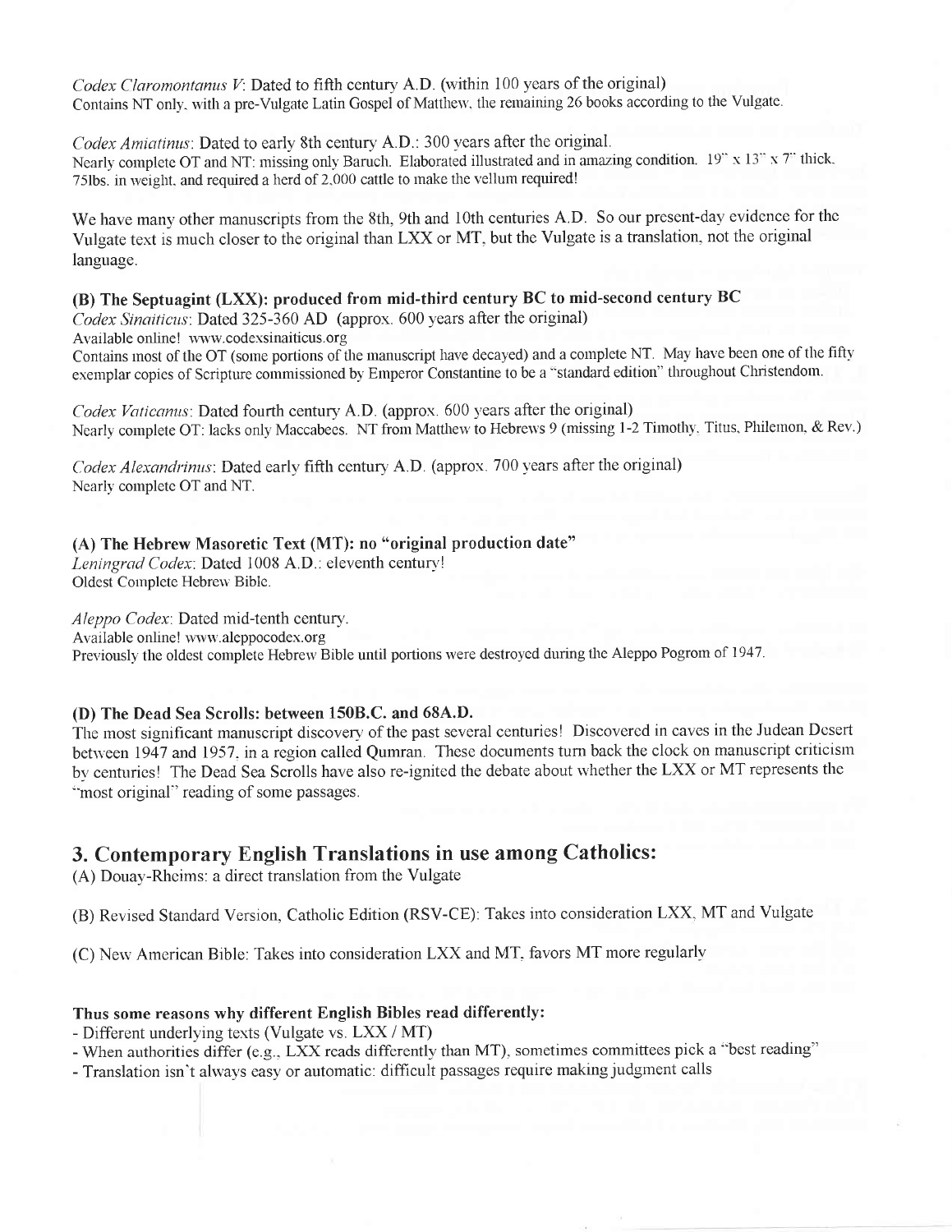# Important Moments in the History of the Alexandrian Canon

#### **BEFORE CHRIST:**

#### Alexandria vs. Jerusalem (4th - 1st cent. BC)

Two canons emerge in Jewish usage: the Alexandrian canon ( $=46$  books) and the Palestinian canon  $(=39 \text{ books})$ .

The seven contested books are: Tobit, Judith, Wisdom, Sirach, Baruch, 1 & 2 Maccabees; also debated are parts of Esther and Daniel. Palestinian sensibilities disliked books that were recently composed (e.g., Maccabees) or originally written in Greek rather than Hebrew (e.g., Sirach).

#### Formation of the Septuagint (LXX)

King Ptolemy II Philadelphus (who reigned over Egypt 287 - 247 BC) organizes a scholarly team of seventy bilingual Jewish translators to create a single collection of Jewish sacred writings in Greek for the Great Library of Alexandria.

This translation becomes the Septuagint (LXX), so named from the seventy (Latin, sepluaginta) translators. Many contemporary biblical scholars believe that Ptolemy's project only entailed a translation of the Pentateuch, not the entire OT; but within the next 100 years, the entirety of Hebrew Scriptures had been rendered into Greek. Because Greek was widely spoken by Jews who lived outside of Palestine, the Septuagint edition circulates widely.

### FROM THE TIME OF CHRIST:

The Church did not simply inherit its Old Testament canon from the Jews, because the Jews were still debating the question of the canon by the time of Christ. There is a vast amount of literature on this subject. We will only identify key historical events.

#### Jewish Rabbinical Council of Jamnia (90 AD):

Definitively rejects the Alexandrian canon and the Septuagint translation, as part of a concerted policy to reorganize and strengthen Judaism after several major events: the Roman occupation, the destruction of the Temple in 70 AD, and widespread Christian evangelization of many Jews.

Hereafter. the 39-book Palestinian canon becomes the definitive canon of rabbinic Judaism. The Hebrew text of these books becomes the Masoretic text tradition  $(=MT)$ , which was preserved by scribes (*Masoretes*) with careful annotation systems.

#### Polemically-oriented new Greek translations emerge (2nd century AD):

Aquila, Symmachus and Theodotion provide new Greek translations of the Hebrew Scriptures for Greek-speaking Jews, in an effort to replace the widespread usage of the Septuagint. We note Patristic complaints about the circulation of "altered" copies of Sacred Writ.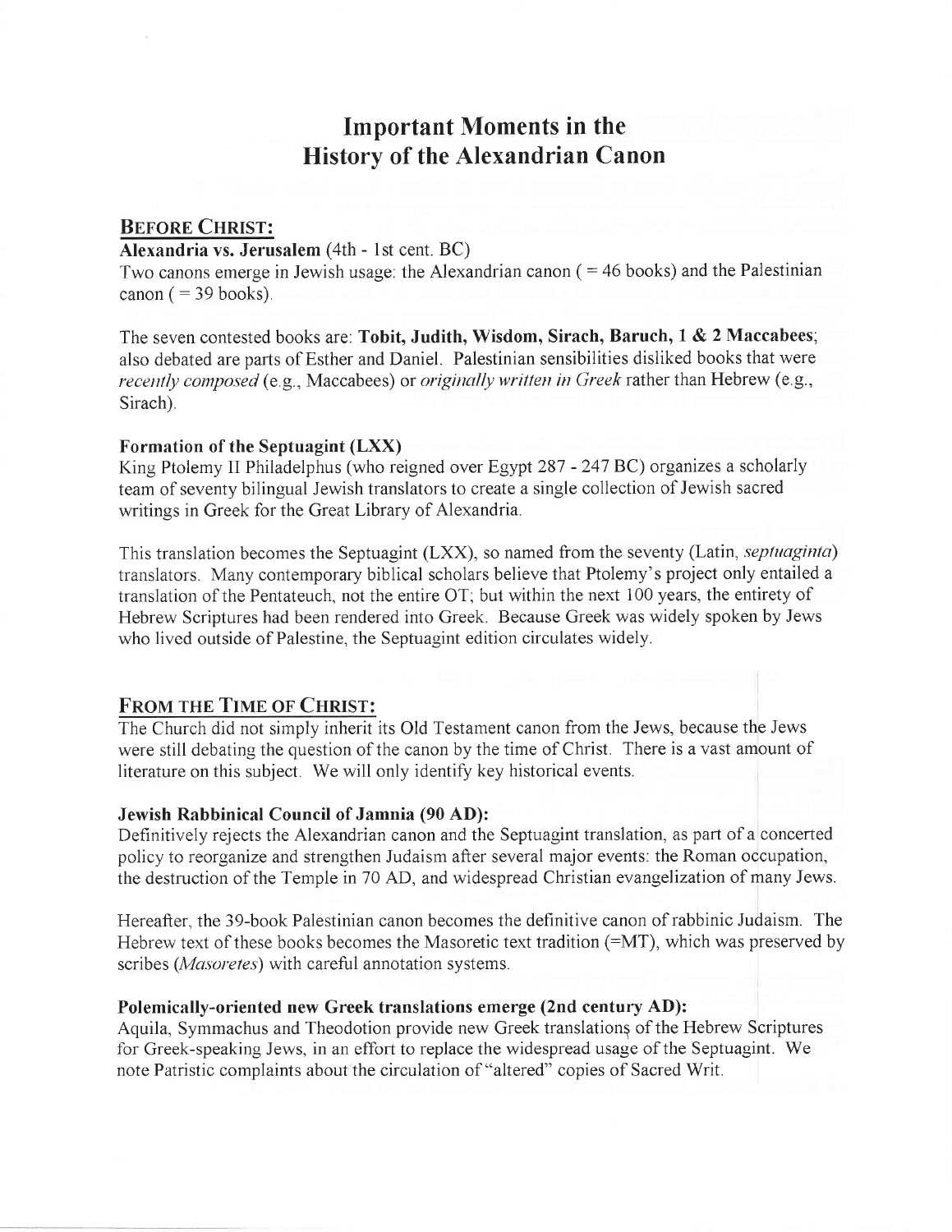## EARLY CHURCH TEACHING ON THE OT CANON:

The following all affirm the full Alexandrian canon of 46 books which we have today:

## Synod of Rome, 382. Pope St. Damasus I, "De recipiendis et non recipiendis libris"

The Roman Synod considered the issue of the canon together with several other matters. Pope Damasus published his letter recapitulating the synod's affirmations.

## The African Church:

Synod of Hippo (393)  $&$  Synods of Carthage I-III (393, 397, 419) rule on the OT canon. St. Augustine was present at these synods. The African church thus achieved clarity, and uniformity with the recent teaching of Rome. Pope St. Boniface I (418-422) ratified the decision made by Carthage in 397 and sent the decision to the Eastern patriarchs in Alexandria, Antioch and Jerusalem, establishing uniformity throughout the Church worldwide. In 4I9 the Synod of Carthage reaffirmed what Pope St. Boniface had proclaimed.

In his own writings, St. Augustine had already affirmed the 46 books of the Alexandrian Canon in De Doctrina Christiana, and expressed his sentiment that "as far as the Old Testament is concerned, the authority of the Septuagint is supreme" (DDC II.53)

## Western Europe (Gaul):

St. Exuperius, Bishop of Toulouse asks Pope St. Innocent I several questions, including <sup>a</sup> question about the canon. Innocent I responds in his epistle "Consulenti Tibi" of 20 Feb. 405, affirming the 46 books. This letter is sometimes called "Canon of Pope Innocent I."

The matter of the  $OT$  canon was thus resolved in the West for over a millennium.

### **MEDIEVAL ECUMENICAL COUNCILS:**

### Ecumenical Council of Florence (1442)

This council attempted reunion with the Eastern Orthodox Church. In so doing, the council had to address the question of the OT canon because some Orthodox Churches kept a *larger* canon, including the books of 3 Esdras, 3 Maccabees, Psalm 151 and "The Prayer of Manessah."

The council's "Decree for the Jacobites" affirmed the 46-book Alexandrian canon as we have it today on 4 February 1442. It did not deem the matter worthy of anathematization.

### Ecumenical Council of Trent: Fourth Session, 8 April 1546

In addressing the heresy of Martin Luther, Trent promulgated a solemn definition of the OT canon, anathematizing those who "knowingly and deliberately reject" the books found in the Vulgate.

### $\rightarrow$  This is the final, definitive and infallible teaching on the matter of the OT canon.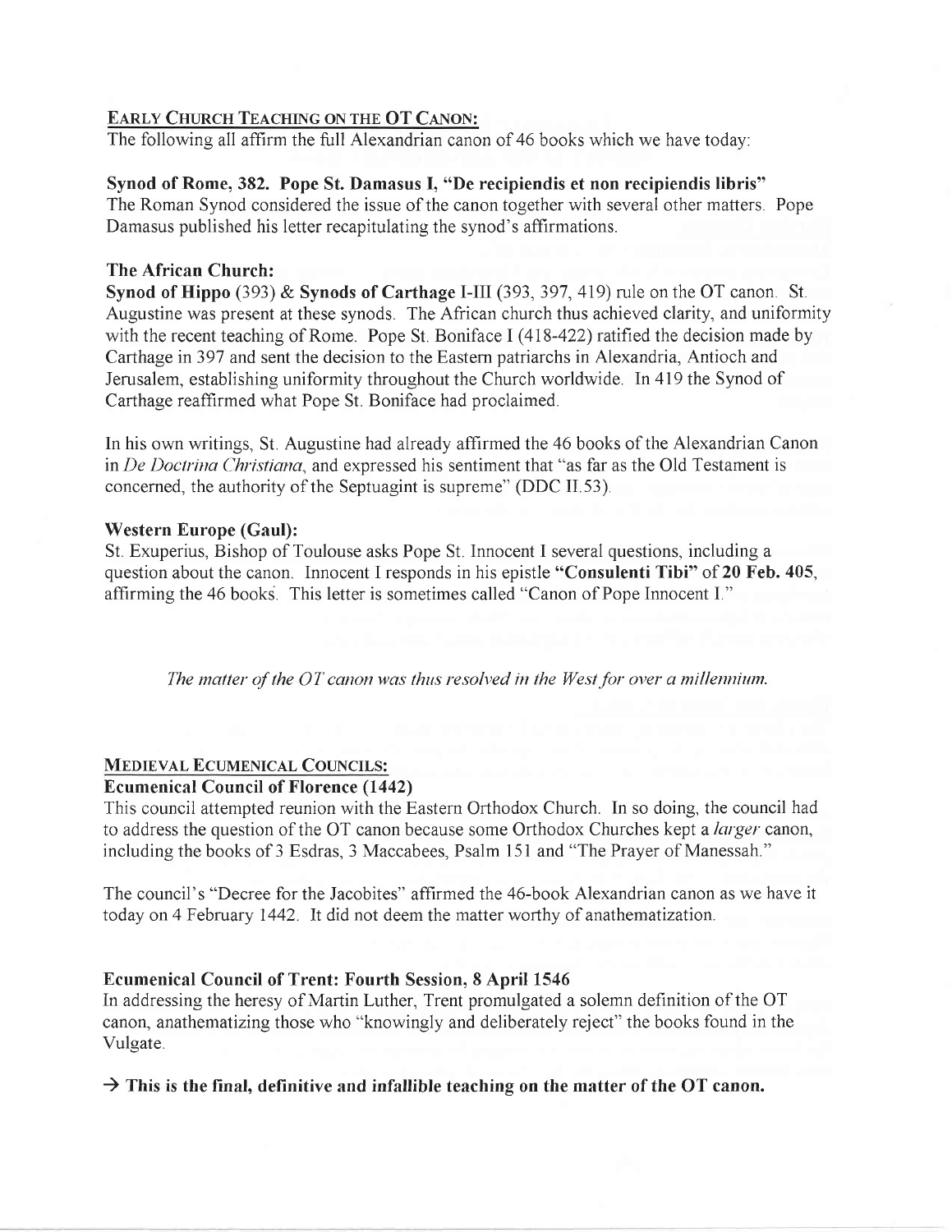# Source Texts Concerning the Formation of the Alexandrian Canon and Septuagint Translation

 $N.B.$ : Some of the book names may be unfamiliar because they follow the Septuagint naming convention (for examples Paralipomenon = Chronicles.) Also note that Lamentations. Baruch 1-5, and Baruch 6 are sometimes listed each separately from one another, sometimes grouped together, or sometimes treated as part of Jeremiah.

DS = Denzinger-Schönmetzer. Enchiridion Symbolorum, 36th edition. SCD = Sources of Catholic Dogma, ed. R.J. DeFerrari, an English translation of the 30th edition of Denzinger. The numbering systems of DS and SCD are different. because the DS numbering system changed in the 32nd ed.

#### Pope St. Damasus I, "De recipiendis et non recipiendis libris" [From the acts of the Roman Synod. 382 AD] (DS 179, SCD 84)

"Likewise it has been said: Now indeed we must treat of the divine Scriptures, what the universal Catholic Church accepts and what she ought to shun.

The order of the Old Testament begins here: Genesis one book, Exodus one book, Leviticus one book, Numbers one book, Deuteronomy one book, Josue Nave one book, Judges one book, Ruth one book, Kings four books, Paralipomenon two books, Psalms one book, Solomon three books, Proverbs one book, Ecclesiastes one book, Canticle of Canticles one book, likewise Wisdom one book, Ecclesiasticus one book.

Likewise the order of the Prophets. Isaias one book, Jeremias one book, with Ginoth, that is with his lamentations, Ezechiel one book, Daniel one book, Osee one book, Micheas one book, Joel one book, Abdias one book, Jonas one book, Nahum one book, Habacuc one book, Sophonias one book, Aggeus one book, Zacharias one book, Malachias one book,

Likewise the order of the histories. Job one book, Tobias one book, Esdras two books, Esther one book, Judith one book, Machabees two books.

Likewise the order of the writings of the New and eternal Testament, which the holy and Catholic Church supports. Of the Gospels, according to Matthew one book, according to Mark one book, according to Luke one book, according to John one book.

The epistle of Paul [the apostle] in number fourteen. To the Romans one, to the Corinthians. two, to the Ephesians one. to the Thessalonians two, to the Galatians one, to the Phillippians one, to the Colossians one, to Timothy two, to Titus one, to Philemon one, to the Hebrews one.

Likewise the Apocalypse of John, one book. And the Acts of the Apostles one book. Likewise the canonical epistles in number seven. of Peter the Apostle two epistles, of

James the Apostle one epistle, of John the Apostle one epistle. of another John, the presbyter, two epistles, of Jude the Zealot, the Apostle one epistle, see n.162 ff.

The canon of the New Testament ends here."

# Third Synod of Carthage III, 397 AD: (DS 186, SCD 92)

Canon 36 (or otherwise numbered 47). "[It has been decided] that nothing except the Canonical Scriptures should be read in the church under the name of the Divine Scriptures. But the Canonical Scriptures are. Genesis, Exodus, Leviticus, Numbers, Deuteronomy, Josue, Judges, Ruth. four books of Kings, Paralipomenon two books, Job, the Psalter of David, five books of Solomon, twelve books of the Prophets, Isaias, Jeremias, Daniel, Ezechiel, Tobias, Judith,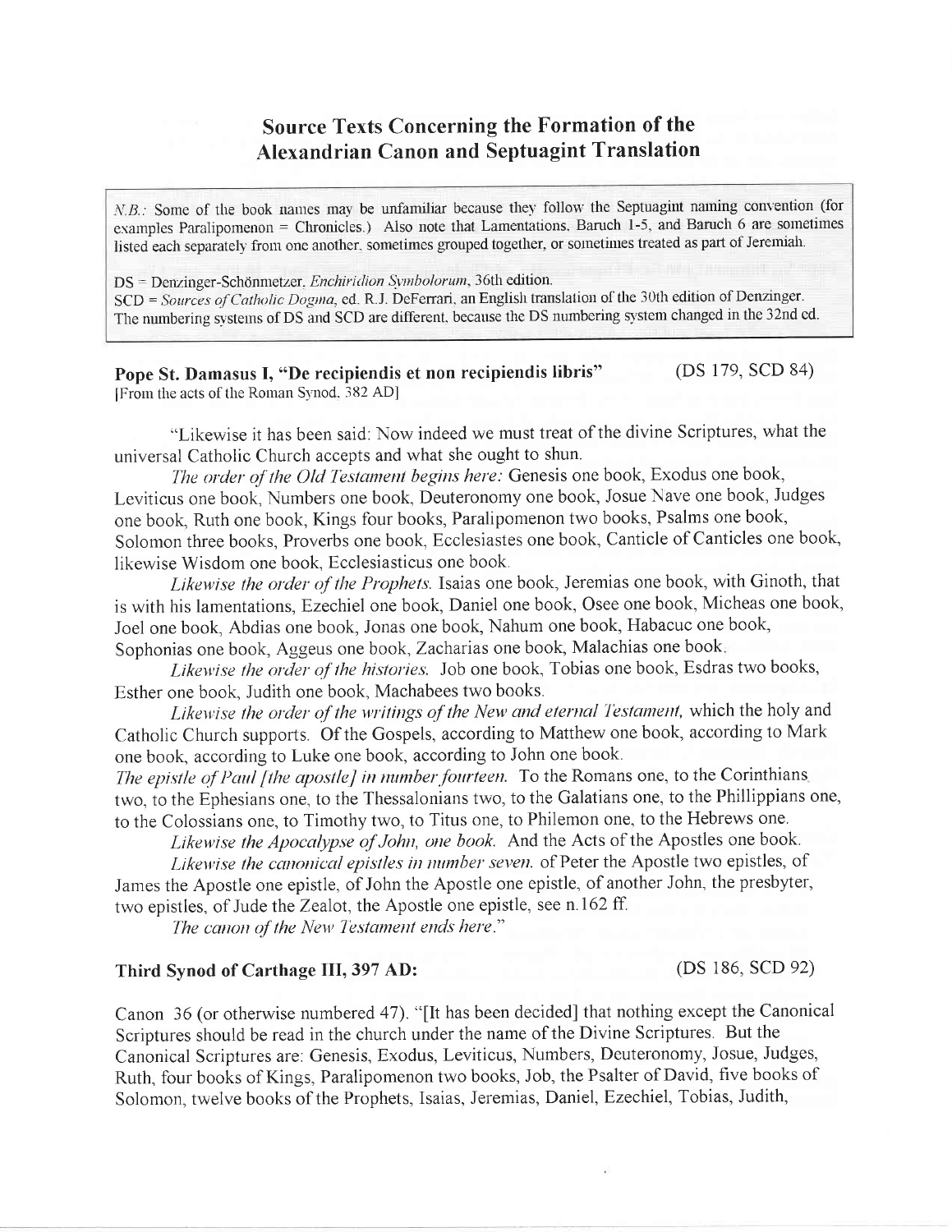Esther, two books of Esdras, two books of the Machabees. Moreover, of the New Testament: Four books of the Gospels, the Acts of the Apostles one book, thirteen epistles of Paul the Apostle, one of the same to the Hebrews, two of Peter, three of John, one of James, one of Jude, the Apocalypse of John. Thus *lit has been decided* I that the Church beyond the sea may be consulted regarding the confirmation of that canon; also that it be permitted to read the sufferings of the martyrs when their anniversary days are celebrated."

# Pope St. Innocent I to St. Exuperius, Bp. of Toulouse, "Consulenti tibi," 20 Feb. 405 AD: (DS 213, SCD 96)

(7) "A brief addition shows what books really are received in the canon. These are the desiderata of which you wish to be informed verbally: of Moses five books, that is, of Genesis, of Exodus, of Leviticus, of Numbers, of Deuteronomy, and Josue, of Judges one book, of Kings four books, and also Ruth, of the Prophets sixteen books, of Solomon five books, the Psalms. Likewise of the histories, Job one book, of Tobias one book, Esther one, Judith one, of the Machabees two, of Esdras two, Paralipomenon two books. Likewise of the New Testament: of the Gospels four books, of Paul the Apostle fourteen epistles, of John three, epistles of Peter two, an epistle of Jude, an epistle of James, the Acts of the Apostles, the Apocalypse of John.

Others, however, which were written by a certain Leucius under the name of Matthias or James the Less, or under the name of Peter and John (or which were written by Nexocharis and Leonidas the philosophers under the name of Andrew). or under the name of Thomas, and if there are any others, you know that they are not only to be repudiated but also condemned."

[N.B., by the unusual phrase. "the five books of Solomon." Pope Innocent seems to mean those three books usually said to be "of Solomon." namely Proverbs. Ecclesiastes, and Song of Songs, together with the other two "Wisdom" books: Ecclesiasticus/Sirach and the Wisdom of Solomon.]

St. Augustine, 427 A.D: "as far as the Old Testament is concerned, the authority of the Septuagint is supreme" (De Doctrina Christiana, II.53).

Pope St. Gelasius I, "De libris non recipiendis," 495 AD: (DS 354, SCD 162) Repeats the teaching of Pope St. Damasus I on the canon, and adds a list of apocryphal books which are not to be received by the Church.

#### Council of Trent, Fourth Session IV, 8 April 1546: "Of the Old Testament (DS 1502, SCD 784)

The five books of Moses (Genesis, Exodus, Leviticus, Numbers, Deuteronomy), Josue, Judges, Ruth, the four books of Kings, two of Paralipomenon, the first and second of Esdras (which latter is called Nehemias), Tobias, Judith, Esther, Job, the Davidic Psalter (in number one hundred and fifty Psalms), Proverbs, Ecclesiastes. the Canticle of Canticles, Wisdom, Ecclesiasticus, Isaias, Jeremias, with Baruch, Ezechiel, Daniel, the twelve minor Prophets (Osee, Joel, Amos, Abdias, Jonas, Micheas, Nahum, Habacue, Sophonias, Aggeus, Zacharias. Malachias), two books of Machabees, the first and second."

[The order of books copics that of the Council of Florence. held in 1 442. There are only 45 books in the preceding list because Lamentations is presumed to be part of Jeremiah.]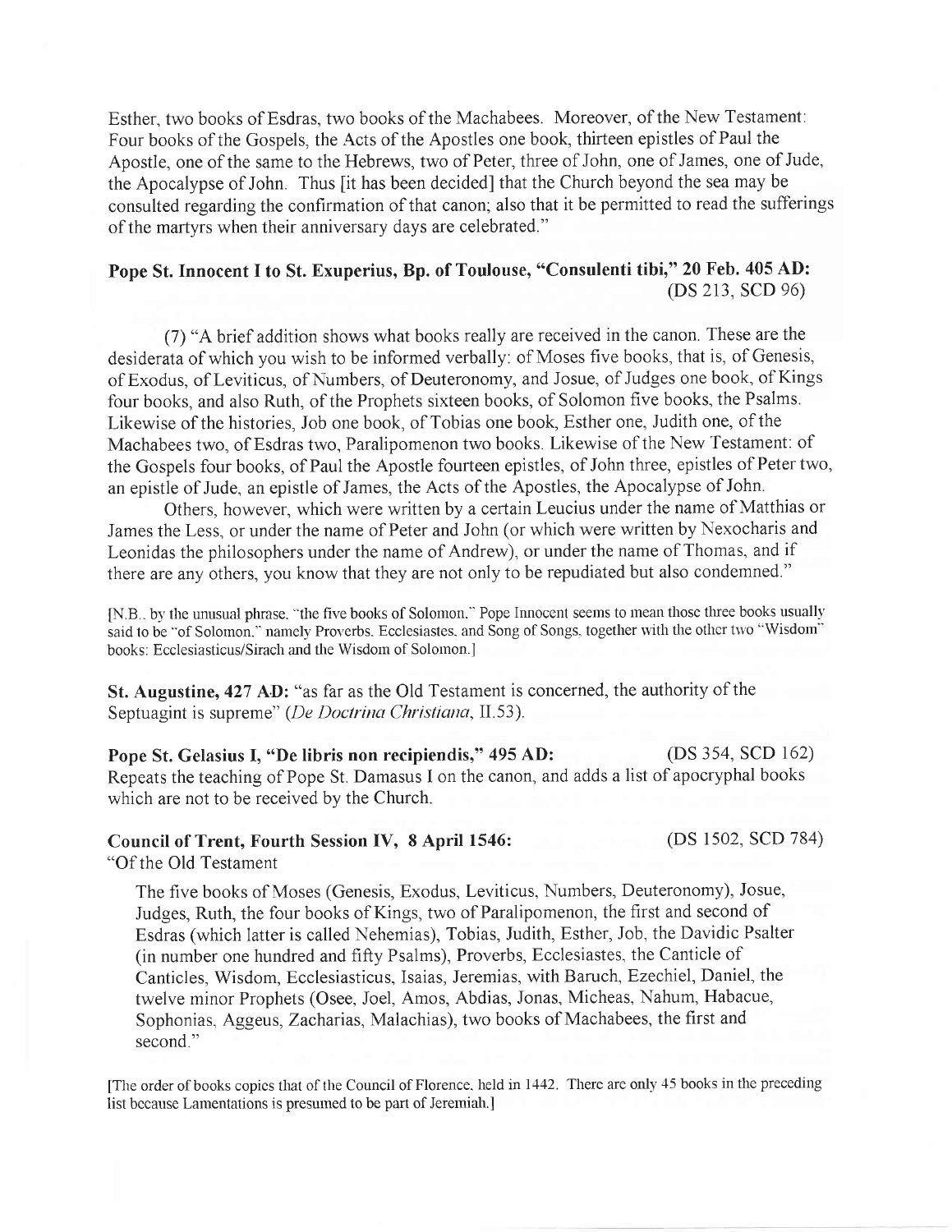# Important Moments in the History of the New Testament Canon

(Only a brief sketch!)

Informal episcopal cooperation: Late first, and second century Sacred writings are scattered all throughout Europe and Asia Minor. Local churches collect them, and read "the memoirs of the Apostles" (Justin Martyr, First Apology, 66-67) during the Mass.

The pious practice of exchanging works of apostolic writing between bishops begins. Bishops determine what is appropriate to be read during the liturgy. Episcopal cooperation both gathers texts and weeds out inauthentic material.

"Canonical lists" develop as an early way to keep everyone on the same page. The Muratorian fragment is an example of a Roman canonical list. It divided works into three categories:

- (a) Divinely inspired, thus suitable for being read at Mass
- $(b)$  Not divinely inspired, but useful for preaching and moral formation. They may be circulated but not read at Mass.
- (c) Heterodox, therefore not suitable for reading or circulation.

The explosion of Christian literature during the second and third centuries, and the rise of major heresies within the Church, prompts more formalized episcopal and scholarly cooperation.

# Origen of Alexandria: Early third century

Priest of the diocese of Alexandria, and foremost Scripture scholar of his day, Origen attempts to catalogue all known writings claiming to be gospels, acts, epistles, etc. of apostolic origin He attempts to find out something about the history of each text: From where did we get this text? Who wrote it? Is it authentic? Which dioceses are familiar with this text, and use it?

Origen divides the works into three categories:

- (a) Those "received by all"
- (b) "Disputed works" (Some bishops accepted the work, others did not)
- (c) Those "rejected bY all"

Origen's first two categories included:

Received bv all Mattheu'. Mark. Luke. Jolm Acts of the Apostles 13 Pauline epistles (all except Hebrews) I Peter I Jolm Apocalypse of John

Disputed

Epistle of St. Paul to the Hebrcws 2 Peter 2&3Joln James Judc Epistle of Bamabas Didache Shepherd of Hermas Gospel of the Hebrews

The entire NT canon is already present in these two categories, with 4 non-canonical texts still disputed (in gray). Never did the all the world's bishops affrrm a non-canonical text.